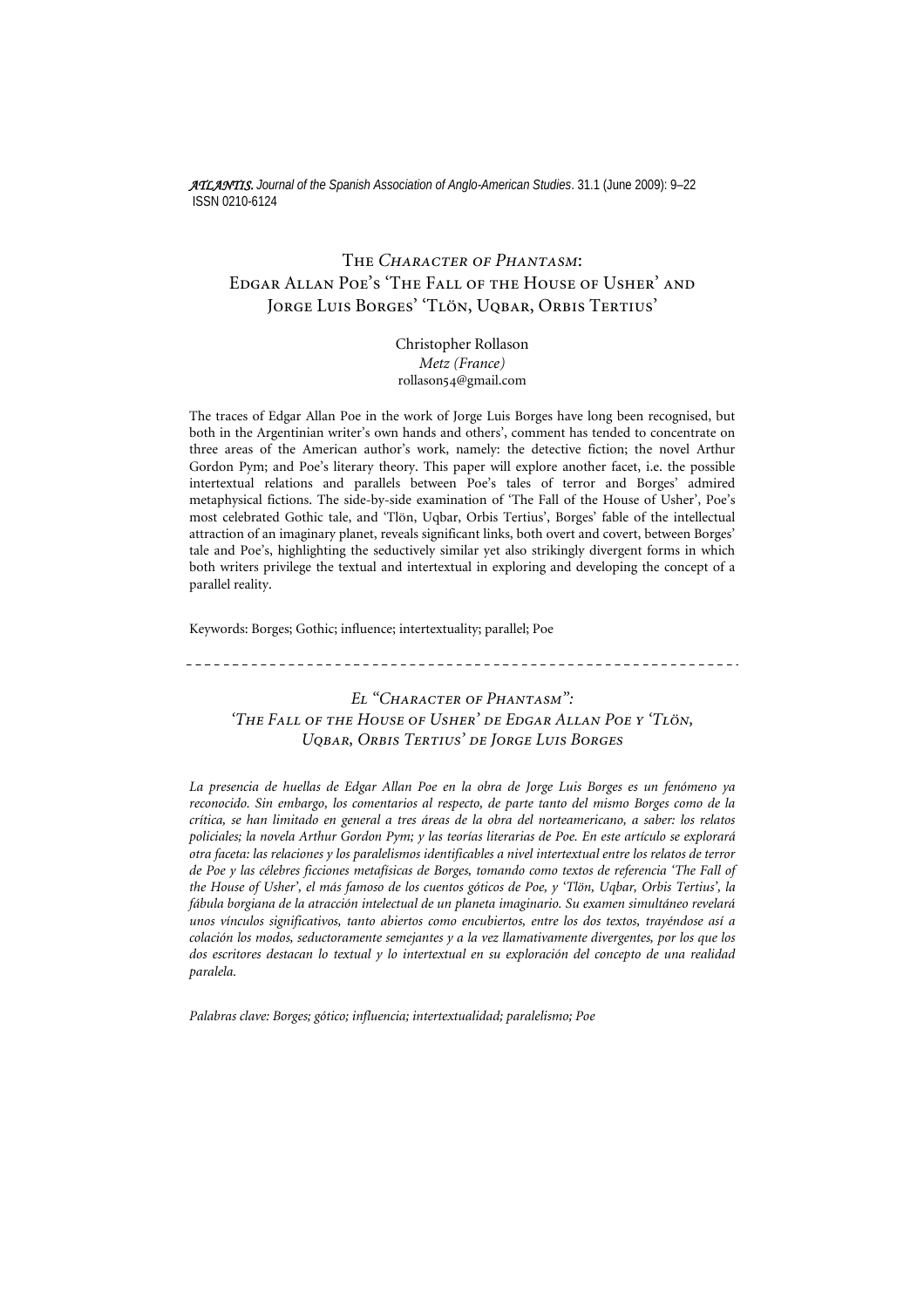**I** 

That there exists a close relationship of influence and intertextuality between Edgar Allan Poe and Jorge Luis Borges is both a critical commonplace and an undoubted fact of literary history, as avowed on numerous occasions by Borges himself and subsequently confirmed by criticism (Bonells 1988; Rodríguez Guerrero-Strachan 1998). Indeed, the editors of a new commemorative Spanish-language edition of Poe's complete tales, issued in advance of the bicentennial of the American author's birth in 1809, go so far as to declare that without Poe, we would not have had Borges, his follower Julio Cortázar, or, ultimately, the modern short story as such: "Todos somos descendientes literarios de Poe, pues gracias a Poe existieron Borges ... y ... Cortázar" ('We are all literary descendents of Poe, for it is thanks to Poe that Borges ... and Cortázar existed' – Iwasaki and Volpi 2008: 13). The kinship between Poe and Borges is more than evident: both exhibit a marked preference for brief forms (short story, essay and short poem), Poe having only completed one novel and Borges never having attempted one; both make display in their writings of a massive (real or apparent) encyclopaedic erudition; both regularly question and subvert the dividing-line between fiction and non-fiction, story and essay; both blur the high culture / mass culture antithesis by writing intellectual fiction in popular genres, Poe even *inventing* such a genre in the shape of the detective story; and both share a conception and practice of the text – notably the short story – as literary artefact or consciously *made* object.<sup>[1](#page-1-0)</sup>

Borges was brought up on Poe, reading him as a child in his father's library in the English original (Bonells 1988: 155). Poe is a constant point of reference for Borges the critic, right across his career, both in a series of dedicated articles and in multiple fugitive references scattered over the Borgesian *oeuvre*. Of his texts specifically on Poe, one may cite the essay 'Edgar Allan Poe', published in the Buenos Aires newspaper *La Nación* on 2 October 1949 (Borges 1949), the chapter of the same name in *Diálogos*, Borges' 1992 collection of interviews with Osvaldo Ferrari (Borges 1992a), and the text 'Edgar Allan Poe: Cuentos', originally published as an introduction to a selection of Poe's tales, which appears in Borges' volume of 1988 *Biblioteca personal* (which collection also includes numerous Poe allusions *passim*) (Borges 1997a). Furthermore, two of Borges' best-known stories openly acknowledge Poe's intertextual presence. 'Pierre Menard, autor del Quijote' ('Pierre Menard, Author of the *Quixote*'), first published in 1939, calls its protagonist a "devoto ... de Poe" ("a devotee of Poe") (Borges 1971c: 54; English tr., 67), and, indeed, Menard is said to declare that he cannot imagine the universe without a certain line of verse by the American, namely "Ah, bear in mind this garden was enchanted!" from Poe's poem 'To Helen [Whitman]', published in 1848 (Poe 1969: 446, line 30). Equally, the text of Borges' story of 1942, 'La muerte y la brújula' ('Death and the Compass') states that its detective Lönrott: "se creía

 $\overline{a}$ 

<span id="page-1-0"></span><sup>&</sup>lt;sup>1</sup> A shorter version of this article was given as a paper at the conference "Edgar A. Poe: Two Hundred Years Later" (University of Castilla-La Mancha, Albacete, Spain), in February 2009.

*ATLANTIS*. *Journal of the Spanish Association of Anglo-American Studies.* 31.1 (June 2009): 9–22 ISSN 0210-6124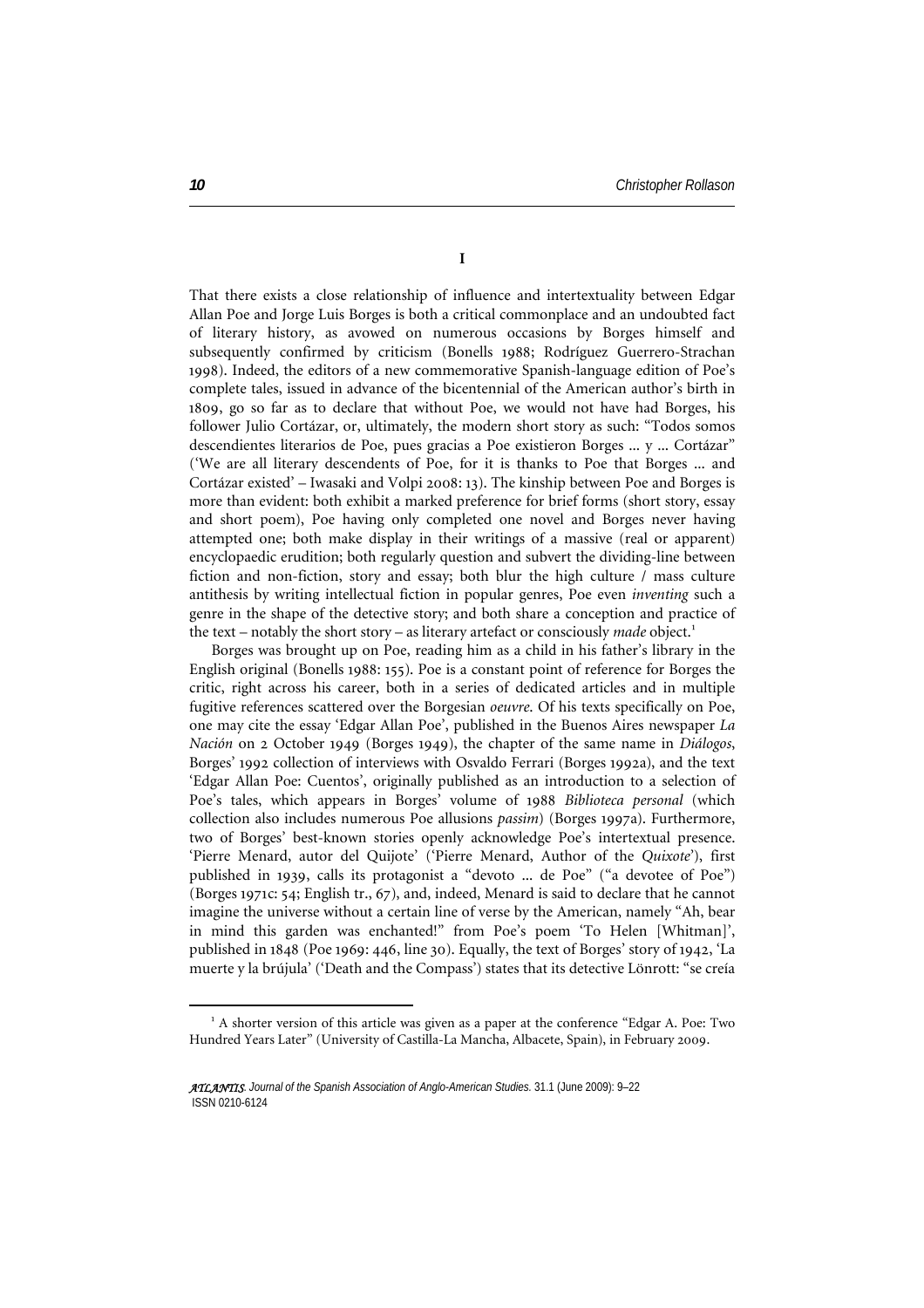un puro razonador, un Auguste Dupin" ("believed himself a pure reasoner, an Auguste Dupin") (Borges 1971b: 148; English tr.: 106), thus placing him in a direct line from Poe's analytic genius and first detective in literary history, the protagonist of 'The Murders in the Rue Morgue' of 1841 and 'The Purloined Letter' of 1845.

Nonetheless, in both the Argentinian writer's own hands and those of others, discussion of Poe's presence has tended to be confined to three areas of the American author's work, namely: the detective fiction; the novel of 1837, *The Narrative of Arthur Gordon Pym of Nantucket* (Poe 1975); and Poe's texts of literary theory, such as the 'The Philosophy of Composition' of 1846 (Poe 1972a) and 'The Poetic Principle' of 1848 (Poe 1972b). In the case of the detective stories, Borges saw Poe, quite unequivocally, as both inventor and canonical exemplar of the entire genre. This position is affirmed in, for instance, the interview 'El poeta del regreso' ('A poet returns'), published in the Madrid weekly *Cambio 16* in 1980 (Borges 1980: 131), and also in the text 'El cuento policial' ('The detective story') included in the 1992 Borges/Ferrari volume of interviews referred to above (Borges 1992b), and has been amply confirmed by critics (e.g. Freeland 1996; Figueroa Rebolledo 2008) who, following in his wake, have mapped out a detective genealogy leading from Poe through Conan Doyle to Borges himself. *Arthur Gordon Pym* is recurrently mentioned favourably by Borges, who praised its symbolism as early as 1932 in his essay, 'El arte narrativa y la magia' ('Narrative art and magic'), included in the volume *Discusión* (Borges 1964), and even went so far as to single it out as his personal favourite, telling Osvaldo Ferrari that if he had to choose one work by Poe it would be *Pym* (Borges 1997a: 351). Poe's theoretical postulates, finally, are invoked by Borges to shore up his own espousal of the short poem and short tale, as in his 1968 Harvard interview with Rita Guibert where he states (directly in English within a Spanish-language text), paraphrasing the Poe of 'The Poetic Principle', that "there's no such thing as a long poem" (Borges and Guibert 1976: 320).

Less attention has been paid to the possible intertextual relations and parallels between the nineteenth-century writer's tales of terror – on which, indeed, Borges as critic has relatively little to say – and his twentieth-century admirer's celebrated metaphysical fictions. Poe is, unsurprisingly, a recurrent presence in the *Introducción a la literatura norteamericana* which Borges co-authored in 1967 with Esther Zemborain de Torres (translated as *An Introduction to American Literature* [Borges and Zemborain de Torres 1971]). However, the main areas of Poe's *oeuvre* considered in that manual, whether in the section on Poe himself or *passim*, are the aesthetic theories (there is a detailed summary of 'The Philosophy of Composition') and the detective stories, with an approbatory nod to *Pym* and some of Poe's science-fictional texts. Borges and his co-author dedicate but a few lines to the tales of terror, and do not even refer to any of them by name. Criticism too has paid scant attention to the possible links between Poe's work in this genre and Borges the composer of short stories, though Jorge Bonells (1988) has (very briefly) suggested a number of parallels between these two groups of Poe's and Borges' works. In the specific case of the two stories to be considered in this paper, Poe's 'The Fall of the House of Usher' and Borges' 'Tlön, Uqbar, Orbis Tertius', Bonells does not mention either, while Ib Johansen (1989) has linked 'Usher' to another Borges story, 'La Biblioteca de Babel' (1971a) ('The Library of Babel'), his celebrated fable of 1941, but not to 'Tlön'. Nonetheless, it will be argued here that the side-by-side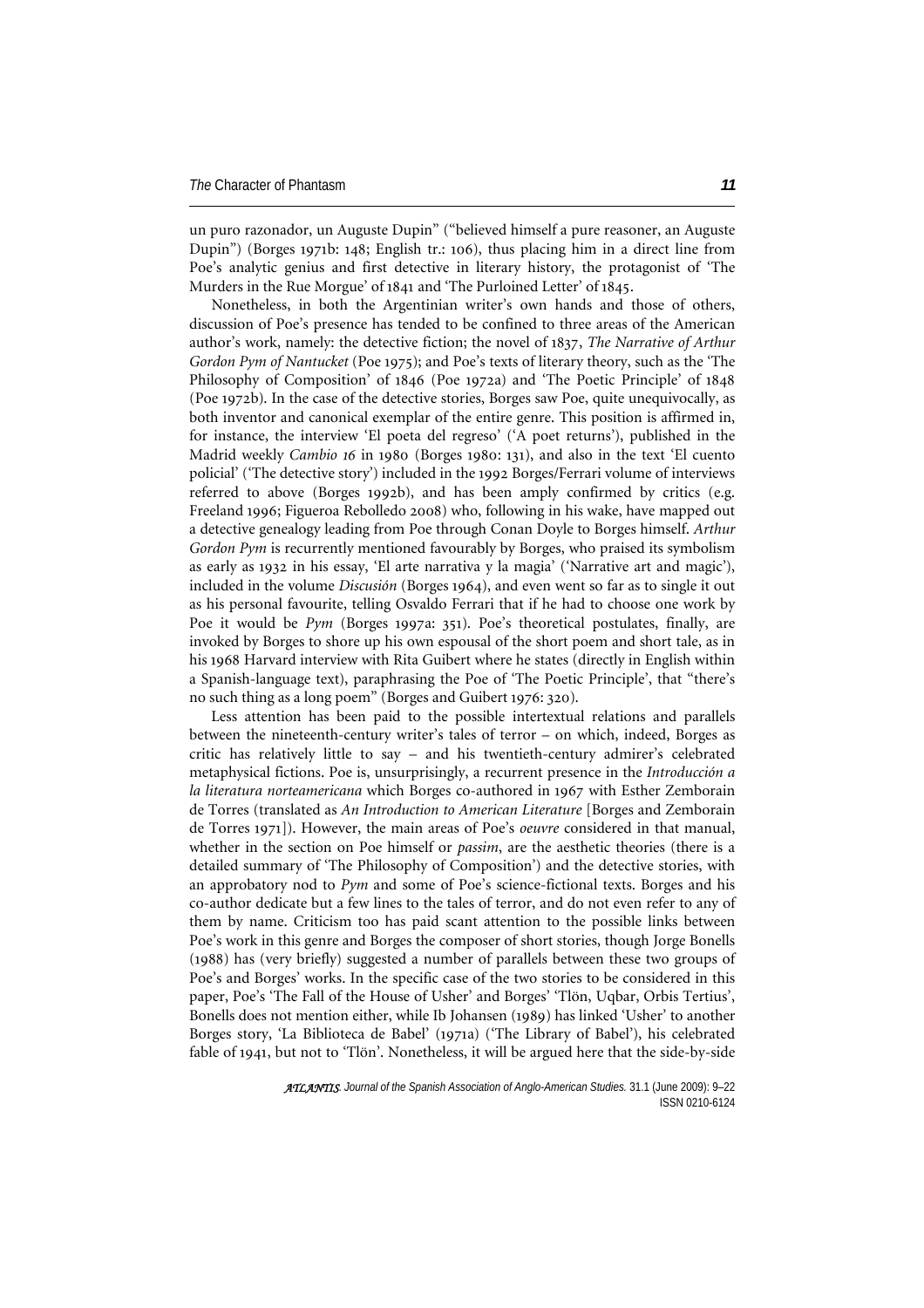examination of 'Usher', Poe's Gothic tale par excellence, and 'Tlön', Borges' fable of the attraction exerted by the study of an imaginary planet, proves highly suggestive in elucidating the seductively similar yet also strikingly divergent forms in which both address the concept – now indeed reverberative in the epoch of cyberspace - of a *parallel reality*.

**II** 

A century separates the two tales. 'Usher' first appeared in 1839 in Philadelphia, in *Burton's Gentleman's Magazine*, and received its definitive shape in Poe's volume *Tales of the Grotesque and Arabesque* in 1840. 'Tlön' was first published in 1940 in the Buenos Aires magazine *Sur* and was republished in revised form in 1944 in Borges' collection *Ficciones* (the 'postface' indicated as being from '1947' is date-wise a hoax). Both texts are highly self-conscious manifestations of the genre of the fantastic, a genre, indeed, openly meta-signified in Borges' text, which states that the inhabitants of Tlön "juzgan que la metafísica es una rama de la literatura fantástica" (Borges 1971d: 24) ("judge that metaphysics is a branch of fantastic literature" – English tr. 1970: 34). The House of Usher is as visibly imaginary a location as are Borges' fictitious toponyms, the nonexistent Central Asian country Uqbar and the planet Tlön whose encroachment arises out of the study of Uqbar. The name 'Uqbar' could even be an echo of 'Usher', as indeed 'Tlön' could derive from Poe's invented island of Tsalal in *Pym*. The disturbing strangeness of the two texts, as exemplars of the fantastic, is heightened by the location of both as contemporaneous with the time of writing. Borges positions 'Tlön' in the Buenos Aires of the mid-twentieth century, with a first-person narrator approximating to himself; 'Usher' is set by Poe not, despite appearances, in some *Ivanhoe*-type medieval past but in his own day, as is clear from the references to nineteenth-century medical lore, and to the painter Henry Fuseli (1741-1825) and the composer and musician Karl Maria von Weber (1786-1826) (Poe 1978c: 405). Further, philosophical readings of both texts have abounded: 'Usher' has been read in terms of the thought of Poe's time as a critique of the Burkean and Kantian sublime (Voller 1988) or a negation of empiricism and transcendentalism (Vermilion and McCumber 2000), or, extrapolating into the twentieth century, as embodying Lévi-Strauss's antithesis between nature and culture (Wasserman 1977). 'Tlön' has been pressed into the service of Foucault, Einstein, Wittgenstein and, again, Lévi-Strauss (Alazraki 1976; Romano Hurtado 2006). Equally, the encyclopaedic and the intertextual are key dimensions of both texts; Poe combines invented characters with largely real books and artworks, while Borges employs the reverse strategy, placing mostly real people in dialogue with imaginary books. Numerous characters in 'Tlön' are actual friends or connections of Borges'. In particular, his fellow Argentinian (Adolfo) Bioy Casares, who enters the story in the first paragraph, is well-known not only as Borges' collaborator on various volumes of short stories and anthologies of short fiction but as a distinguished exponent of the fantastic genre in his own right, as novelist and short-story writer. Other members of Borges' real literary and artistic circle appearing as themselves in the story are the Argentinian painter Xul Solar, the French Princess de Faucigny Lucinge,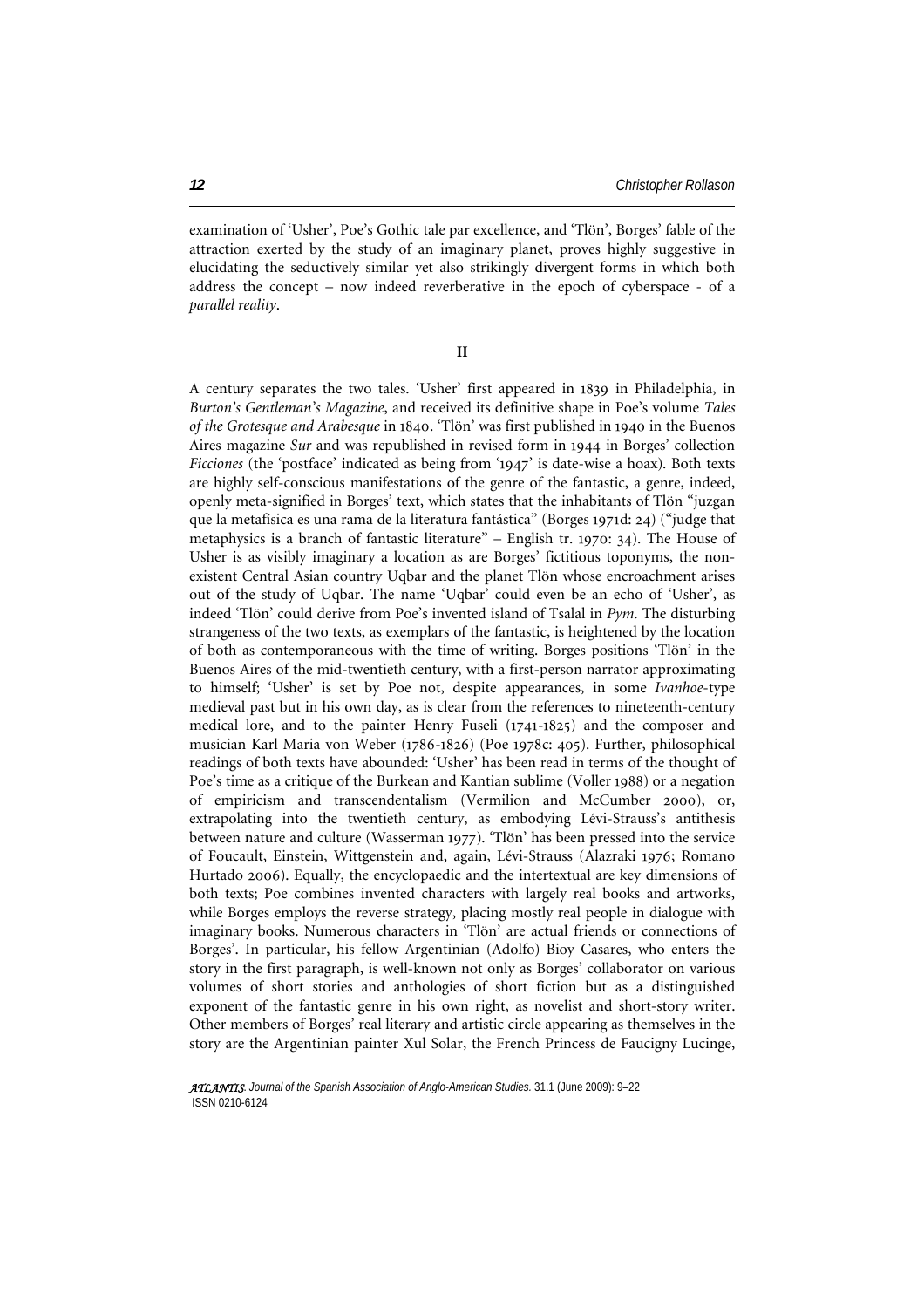and the writers Carlos Mastronardi, Néstor Ibarra and Ezequiel Martínez Estrada (all Argentinian), Enrique Amorim (Uruguayan), Alfonso Reyes (Mexican; at one point ambassador to Argentina), and Drieu La Rochelle (French) (Wilson 2006: 81). Of the other personages presented by the narrator as living connections of his, two, Gunnar Erjford and the engineer Herbert Ashe, appear to be invented, but it is clear that the majority of the story's active characters originate as historical individuals. The critic Berenice Romano Hurtado evokes the problem for commentators on this story of distinguishing between those named in the text as real people and those same names as characters within the tale (2006: 98n) - as, indeed, also between Borges the narrator ("Borges personaje") and Borges the creator ("Borges creador") (2006: 102). Indeed, the narrator of 'Tlön' is best described as a simulacrum of Borges himself, not quite author, yet not quite character either.

'Tlön' was conceived in a public library, Borges' workplace at the time. In 1940 he was First Assistant at the Miguel Cané public library, in the district of Almagro Sur in Buenos Aires (Wilson 2006: 103) – later he would become Director of Argentina's National Library; Poe's text details volumes from Roderick Usher's private library. Borges' story does not explicitly name Poe or his creations, but clues leading back to 'Usher' can be found in its opening sentence: "Debo a la conjunción de un espejo y de una enciclopedia el descubrimiento de Uqbar" (Borges 1971d: 13) ("I owe the discovery of Uqbar to the conjunction of a mirror and an encyclopaedia" – English tr. 1970: 27) – the encyclopaedia suggesting Usher's polymath library; the mirror, Poe's narrator's terror at the House's "remodelled and inverted" image in the tarn (Poe 1978c: 398). Soon after, we learn that a heresiarch of Uqbar "había declarado que los espejos y la cópula son abominables" (Borges 1971d: 14) ("had declared that mirrors and copulation are abominable" – English tr. 1970:  $27$ ) – Borges, it is said, traced his own aversion to mirrors to Poe (Bonells 1988: 155). Besides, as we shall see, Borges' concluding sentence contains a semi-concealed link that, under the sign of intertexuality, points the astute reader back towards the American writer; and, indeed, Bonells has said of the world of 'Tlön' that "Edgar Allan Poe aurait toute sa place dans un tel univers" ('Edgar Allan Poe would be more than at home in such a universe') (1988: 161).

Both 'Usher' and 'Tlön' are narratives dominated by the notion of a parallel reality and its gradual, ineluctable encroachment on everyday reality to the point where the alternative universe takes over. Poe's narrator finds himself gradually drawn into Roderick's belief regarding his house and domain that there has accumulated a "gradual yet certain condensation of an atmosphere of their own about the waters and the walls" (Poe 1978c: 408): even before he enters the House, it seems to him that "about the whole mansion and domain there hung an atmosphere peculiar to themselves" (1978c: 399), and, once inside, he feels "creeping upon me, by slow degrees, the wild influences of [Usher's] own fantastic yet impressive superstitions" (1978c: 411), until he finally becomes a participant in Usher's hallucination of the resurrection of his sister Madeline. In 'Tlön', too, an alternative reality gradually takes over both the narrator's consciousness and the circumambient world. The appearance of a compass with inscriptions in "uno de los alfabetos de Tlön" (Borges 1971d: 33) ("one of the alphabets of Tlön" – English tr. 1970: 40) marks "la primera intrusión del mundo fantástico en el mundo real" (1971d: 33) ("the first intrusion of this fantastic world into the world of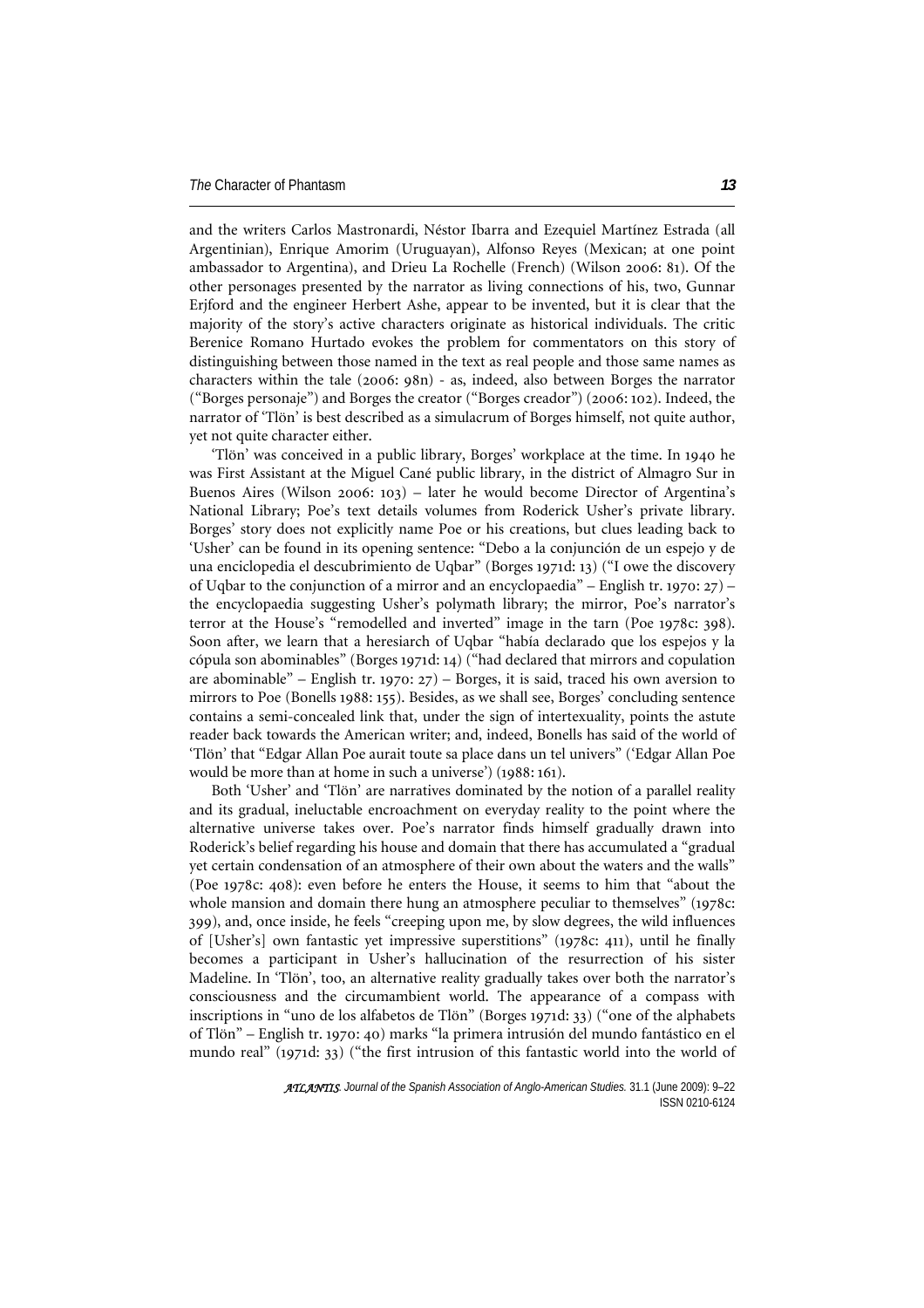reality" – 1970: 41); this is followed by the discovery of a mysterious metal cone, emblem of a divinity of Tlön, at which moment "la realidad cedió en más de un punto" (1971d: 35) ("reality yielded on more than one account" – 1970: 42), and, at last, as the study of the imaginary planet starts to replace the traditional areas of knowledge, the narrator asks rhetorically: "¿Cómo no someterse a Tlön, a la minuciosa y vasta evidencia de un planeta ordenado?" (1971d: 35) ("How could one do other than submit to Tlön, to the minute and vast evidence of an ordered planet?" – 1970: 42). Tlön is in process of substituting itself for the existing world, and whether this is a gain or a loss is for the reader to decide: as Romano Hurtado puts it, "la dificultad está en determinar el dentro y el fuera en estos mundos que se envuelven unos a otros: en saber en qué lado queda el asombro" ('the difficulty lies in determining the inside and outside of these worlds which envelop each other: in knowing on which side fear lies') (2006: 110).

In both stories, the alternative reality is strongly mediated through textuality – through the world of encyclopaedias and libraries. The narrator of 'Usher' lists a shelf's worth of "the books which, for years, had formed no small part of the mental existence of the invalid", and adds, significantly, that Roderick's reading is "in strict keeping" with the "character of phantasm" (Poe 1978c: 408), or "fantastic character" (1978c: 406), which he has already observed in his friend's musical performances. Borges' narrator, likewise, states of the antechamber to Tlön that "la literatura de Uqbar es de carácter fantástico" (Borges 1971d: 16) ("the literature of Uqbar was one of fantasy" – English tr.1970: 29). The intertextual link made here is arresting (and clearer, be it noted, in the original than in the English version): the "character of phantasm" presides over textuality in both texts. Indeed, in the case of 'Usher', one recent commentator, Álvaro Bisama, has even directly linked the protagonist's downfall to his obsession with books and textuality, seeing Roderick as "un Quijote defectuoso y un lector deforme y contaminado por sus libros" ('a defective Don Quixote and a misshapen reader contaminated by his books') (2008: 317).

The roll-call of the books that Roderick and the narrator read together merits quoting in full:

We pored together over such works as the Ververt et Chartreuse of Gresset; the Belphegor of Machiavelli; the Heaven and Hell of Swedenborg; the Subterranean Voyage of Nicholas Klimm by Holberg; the Chiromancy of Robert Flud, of Jean D'Indaginé, and of De la Chambre; the Journey into the Blue Distance of Tieck; and the City of the Sun of Campanella. One favourite volume was a small octavo edition of the *Directorium Inquisitorum*, by the Dominican Eymeric de Gironne; and there were passages in Pomponius Mela, about the old African Satyrs and Oegipans, over which Usher would sit dreaming for hours. His chief delight, however, was found in the perusal of an exceedingly rare and curious book in quarto Gothic - the manual of a forgotten church the *Vigiliae Mortuorum secundum Chorum Ecclesiae Maguntinae*. (Poe 1978c: 408-409)

This list of the books from Usher's library which he shares with the narrator (and therefore with the reader) ranges over European literature from classical times up to Poe's own day. The books number twelve within the text (thirteen in the real world, since Gresset's *Ververt* [in fact *Vert-Vert*] and *Chartreuse* are actually two separate works, not one). They take in writers from ancient Rome (the geographer Pomponius Mela, born near Algeciras in Spain); Renaissance and baroque Italy (Niccolò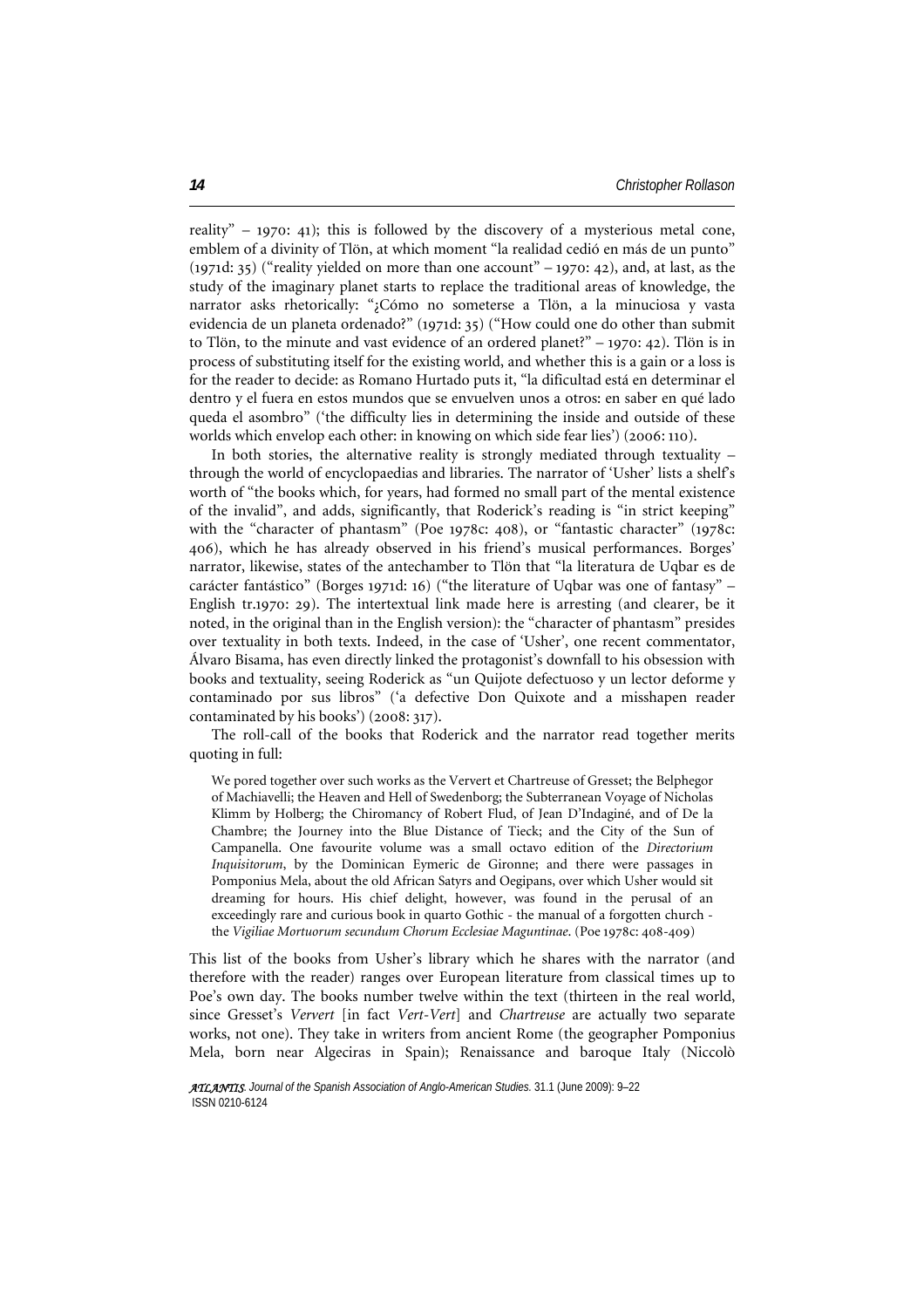Machiavelli - the prose satire *Belphegor*, or *Belfagor arcidiavolo*, being one the more obscure works of the author of *The Prince* - and Tommaso Campanella, whose utopian narrative *La città del sole* was first published in Italian and later republished in Latin as *Civitas solis*); seventeenth- and eighteenth-century France (Marinus Cureau de la Chambre, author of *Discours sur les Principes de la Chiromancie*; the satirical poet Jean-Baptiste Louis Gresset); seventeenth-century England (the mystic Robert Flud [more correctly Fludd], author of various Latin manuals of chiromancy); eighteenth-century Denmark (Ludvig Holberg, whose fantastic-satirical novel was originally published in Latin as *Nicolai Klimii Iter Subterraneum*) and Sweden (Emanuel Swedenborg's mystico-philosophical fiction *Heaven and Hell* first appeared in 1758, again in Latin, its full title being *De Coelo et Ejus Mirabilibus, et de Inferno, ex Auditis et Visis* - *Of Heaven and its Marvels, and of Hell, from things Heard and Seen*); sixteenth-century Germany (Johannes Indagine [not D'Indaginé], compiler of *Die Kunst der Chiromantzey*); and, again from Germany, Poe's contemporary, the author of Gothic fictions Ludwig Tieck (1773-1853). The 'Dominican Eymeric de Gironne', author of the *Directorium Inquisitorum* or *Inquisitors' Handbook*, was a fourteenth-century Spanish monk writing in Latin ('Gironne' is actually Gerona or Girona in Catalonia), while the anonymous "manual of a forgotten church" (*Vigils for the Dead according to the Choir of the Church of Mainz*), again in Latin, hails from Germany. Between them, the twelve works encompass a wide sweep of genres (Gothic or fantastic novel, utopian novel, philosophical narrative, prose satire, verse satire, geographical treatise, ecclesiastical or theocratic vademecum, and esoteric manual). They represent seven different geographical provenances and, at least in their originals, four different European languages: Latin (six), French (two), Italian (two) and German (two). We are not told what Roderick (and the narrator) read in – presumably English – translation and what in the various original languages, but both must, at least, have known Latin (one more book, meanwhile, enters the narrative before the end – the only book of Usher's not, in fact, real: the invented medieval romance *The Mad Trist*, ascribed to the equally imaginary Sir Launcelot Canning).

Richard Wilbur, in, curiously, a *Library* of Congress lecture delivered in 1966, described Usher's books as "belonging to all times and tongues" (1970: 272); this comment is somewhat exaggerated and indeed Eurocentric, but it does point to an encyclopaedic project in Poe that leads straight to Borges. The books and authors read by Usher (Machiavelli and, arguably, Swedenborg apart) may appear a shade peripheral to the Western literary canon, but they are still certainly part of it, and in its eclectic sweep across nations, centuries, languages and genres, Usher's library may be viewed as the direct harbinger of its celebrated Borgesian successors. Indeed, intertextuality fans out from Roderick's shelves, towards elsewhere in Poe and to Borges. In 'The Purloined Letter', it is Auguste Dupin who includes on his list of authorities charged with "spurious profundity" the names of Usher's two Italians, Machiavelli and Campanella (Poe 1978e: 985). Two other authors from Usher's bookcase, Flud (correctly re-spelt as Fludd) and Swedenborg, make their appearance in Borges' pages: 'La muerte y la brújula' / 'Death and the Compass' mentions as being in one of its characters' possession an imaginary study of the real Fludd, *Examen de la filosofía de Robert Fludd* (*An Examination of the Philosophy of Robert Fludd*) (Borges 1971b), while in 1975 Borges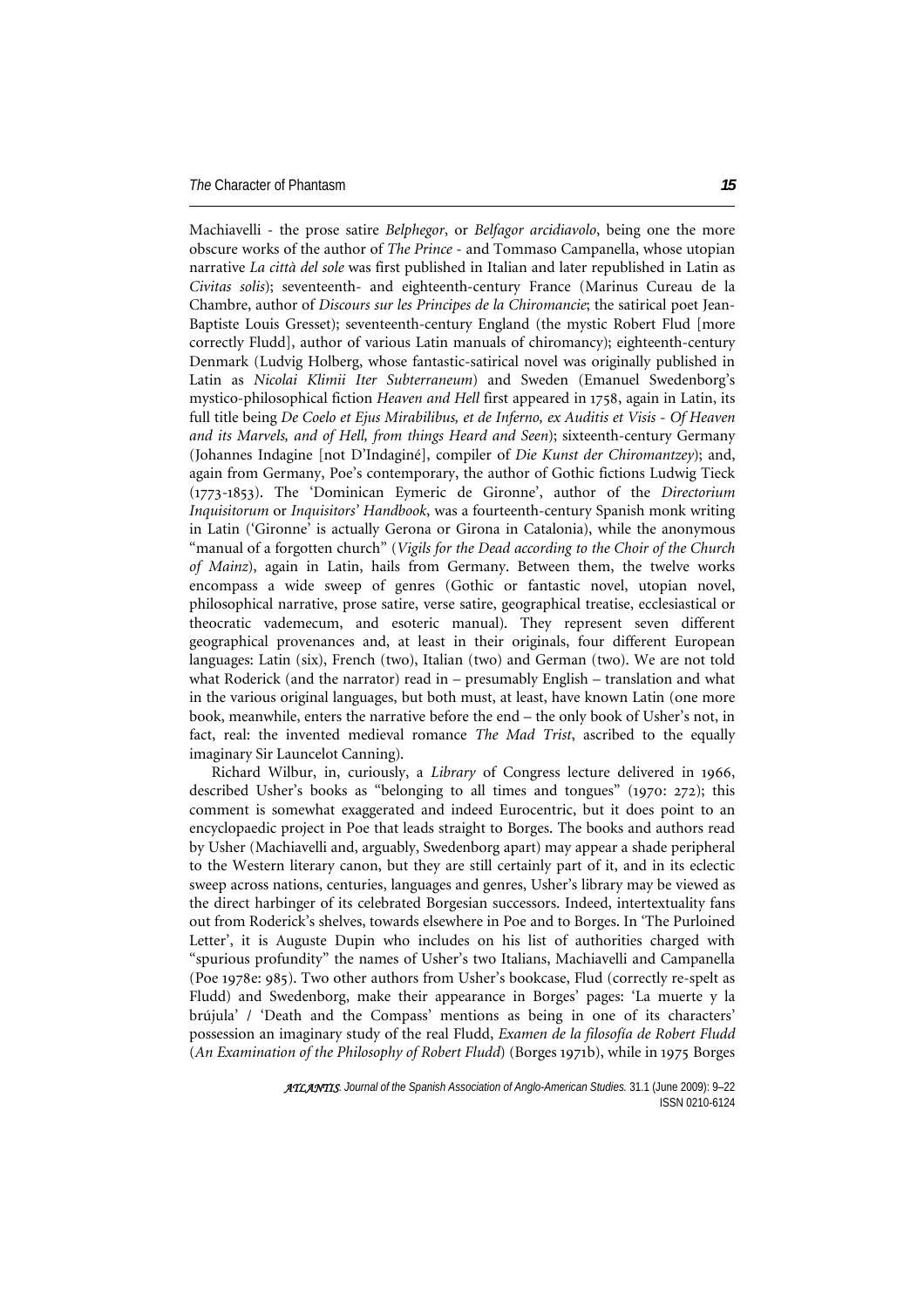published a preface to a selection from Swedenborg, including an extended discussion of *Heaven and Hell* (Borges 1998a). The interplay of real and imaginary places Usher's books firmly on the side of the real: that all of them, *The Mad Trist* apart, actually exist is beyond doubt – this even though the narrator is remembering them as components of a vanished library, since at the end house, inhabitants and library all disappear into the tarn. Poe's editor Thomas Mabbott states: "The books ... are all ... actual books ... Some, I believe, Poe actually had read" (Mabbott 1978, vol. II, 419n). Here, curiously, the critic Clive Bloom, in his comparative study *Reading Poe Reading Freud* (1988), citing the same passage from 'Usher' as we have just quoted to exemplify Poe's encyclopaedic vision of mind and universe, or how he "continually enwraps his tales within [a] totality of cultural and aesthetic availability", rather seriously vitiates his own argument by claiming that "the majority of the titles are works *invented by Poe*" (110, 113; Bloom's italics). Since Bloom cites James A. Harrison's 1902 edition as his main Poe text of reference, we may conclude that when composing his book he was, ironically, unaware of Mabbott's encyclopaedically annotated edition of Poe's tales, which, published ten years before, had, for the texts included in it, definitively superseded Harrison. The esoteric nature of Usher's reading thus plays strange games with Poe's critics, blurring the borders between reality and text in a fashion that should have delighted Borges.

The encyclopaedic dimension already present in 'Usher' becomes, in 'Tlön', explicit and essential to the narrative. Borges, we may note, was a proud owner of the 29 volume (1910-1911) Eleventh Edition of the *Encyclopaedia Britannica* (Wilson 2006: 82). The story begins with the (fictional) *Anglo-American Cyclopaedia* of 1917, described as a reprint of the (real) Tenth Edition (1902) of the *Britannica*; it moves into the fantastic with the (real) Bioy Casares' (imagined) location of a preternatural copy of the *Cyclopaedia's* volume XLVI, containing an apocryphal entry on the (invented) country Uqbar. By the end, the *First Encyclopaedia of Tlön* – at first known only through a copy of its Eleventh Volume, mysteriously dispatched from Brazil – has become a full terrene reality, manifesting in all forty volumes in Memphis, Tennessee and offered as an embodiment of an enormous project involving 300 collaborators called *Orbis Tertius* – described as "la obra más vasta que han acometido los hombres" (Borges 1971d: 32) ("the vastest undertaking ever carried out by man" – English tr. 1970: 40). In the project's second stage, the narrator adverts in anticipation of Tlön's final conquest of planet earth, there awaits the *Second Encyclopaedia of Tlön,* which will stretch to an overwhelming one hundred volumes. It is, then, above all through the creation of an alternative textuality, an enormous and expanding fund of knowledge, that Borges' parallel universe imposes itself, as if one jump further from Usher's pan-canonical library.

## **III**

A surprising twist occurs at the end of Borges' story, when the textual mutates into the intertextual, and also loops back numinously to Poe. In the closing sentence of 'Tlön', the narrator – at this point as much the historical Borges as a fictional character –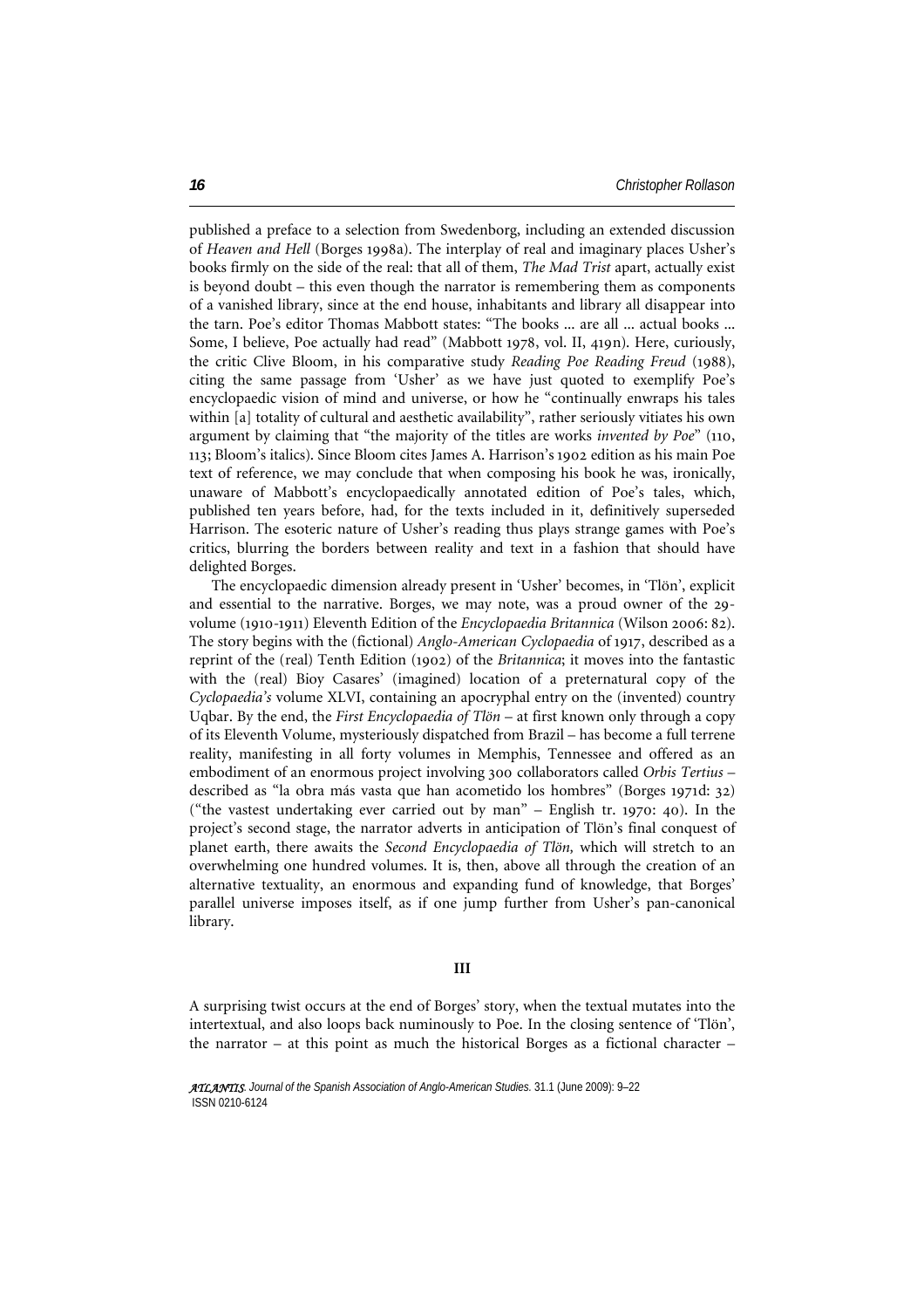declares that, even as Tlön impinges on the world, "yo sigo revisando ... una indecisa traducción quevediana (que no pienso dar a la imprenta) del *Urn Burial* de Browne" (Borges 1971d: 36) ("I ... go on revising ... an uncertain Quevedian translation [which I do not intend to publish] of Browne's *Urn Burial*" – English tr. 1970: 43). Here, quotation, translation and intertextuality intersect, and behind the explicit references to the seventeenth-century writers Sir Thomas Browne and Francisco de Quevedo there lies a hidden, embedded link to Poe. Browne (1605-1682) and Quevedo (1580-1645) are both authors admired and commented on by Borges: his attraction to these two baroque writers may be linked to the elaborate and lapidary Latinity which he discerns in both, almost as if the English writer were the double of his Spanish contemporary. Here, the book mentioned, *Urn Burial* (1658 – to give it its full title, *Hydriotaphia. Urn-Burial; or, a Discourse of the Sepulchral Urns Lately Found in Norfolk)*, is - untypically for this story - a real one.

The essay 'Sir Thomas Browne' appeared in Borges' 1925 volume *Inquisiciones* (Borges 1994b). Meanwhile, Francisco de Quevedo, poet, picaresque novelist, prose satirist and devotional writer, is, we may note, a constant point of reference – almost as much as Cervantes or, indeed, Poe – across the Borgesian *oeuvre*, present in a series of essays and a host of fugitive allusions. The essays include: 'Menoscabo y grandeza de Quevedo' ('Quevedo: Decay and Grandeur'), published in, again, *Inquisiciones* in 1925 (Borges 1994a); 'Un soneto de Don Francisco de Quevedo' ('A Sonnet of Francisco de Quevedo'), in *El Idioma de los Argentinos* from 1928 (Borges 1998c); 'Francisco Quevedo: Prosa y verso', which first appeared as a prologue to a selection of the master's prose and verse edited by Borges and Bioy Casares and published in 1948 (Borges 1998b); and 'Francisco Quevedo: *la Fortuna con seso y la hora de todos*. *Marco Bruto***'** *(*referring to two of the master's works, whose titles may be rendered as *Fortune's Wit and the Hour that Calls for All* and *Marcus Brutus*), which rubbed shoulders with an essay on Poe in Borges' 1988 collection *Biblioteca personal* (Borges 1997b). Notably, in the first-mentioned of those essays Borges cites one of the baroque writer's most important works, namely the satirical sequence of prose pieces which appeared between 1603 and 1613 under the title *Los sueños* (*The Visions*) - a reference which, as we shall see, connects both Borges and Quevedo to Edgar Allan Poe (here too a broader intertextuality raises its head, for in this same essay Borges, pointing back to the classics, reads Quevedo's text as a "reflejo de Luciano" ("reflection of Lucian") (Borges 1994a: 44). In addition, Borges' very own Pierre Menard is said to have translated Quevedo into French, certainly once and possibly twice, and altogether the story bearing his name mentions Quevedo three times (Borges 1971c). Besides, Alfonso Reyes (himself, as we have seen, a character in 'Tlön'), writing in 1943, used the adjective *quevediano* to describe Borges' early work (indeed, he also likened Borges to Poe) (Reyes: 1976, 61-62).

In his mention of the translation of Quevedo, and in relation to the interface between text and reality, Borges' narrator is being a shade disingenuous. The fact is that the *real* Borges did, in January 1944, in No 14 of the Buenos Aires journal *Sur,* publish a translation, made jointly (in yet another link to 'Tlön') with the *historical* Bioy Casares, not of Browne's entire text but of its fifth and final chapter (Browne 1944; Johnson 2002: 174). To boot, in one of their footnotes the translators cite none other than Francisco de Quevedo, comparing a passage in Browne's text (on the vanity of elaborate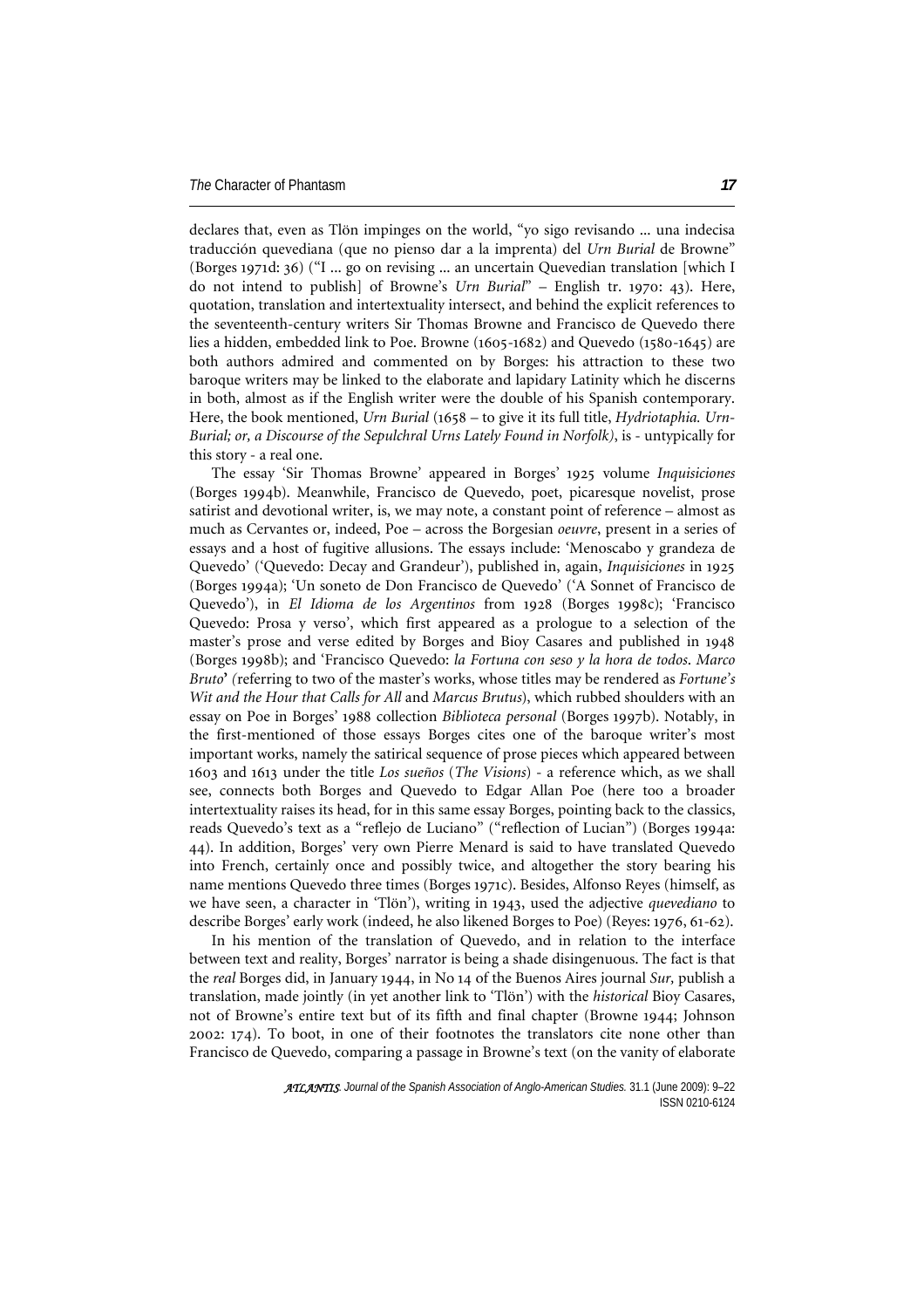tombs) to one in the Spanish writer's *Epístolas a imitación de las de Séneca* (*Epistles in Imitation of Seneca*) (Browne 1944: 23n).

Meanwhile, and albeit Borges may not have known it, Poe himself is reliably believed to have owned a copy of Quevedo's prose satire (as mentioned above) *Los sueños*, translated as *The Visions of Quevedo*, and Mabbott (1978, vol. II: 83) believes this work to be a source for Poe's grotesque tale 'Bon-Bon' (Poe 1978a). If a brief digression be allowed here regarding Poe's knowledge of Spanish language and culture, we may note that his biographer Kenneth Silverman states that his modern languages studies at the University of Virginia in Charlottesville comprised *inter alia* "probably some Spanish" (1992: 30), and records that among the books mentioned by Poe's fosterfather John Allan as belonging to Edgar's library in Allan's Richmond home in 1827 was a copy, presumably in English, of *Don Quijote* (1992: 36). In 'How to Write a Blackwood Article', his skit of 1838, Poe quotes some lines of verse from Cervantes, taken from the second part of *Don Quijote* (Poe 1978b: 344; Mabbott 1978, vol. II: 360n); and a source for his 1839 tale 'William Wilson' (Poe 1978f) has been located in Pedro Calderón de la Barca's drama *El Purgatorio de San Patricio* (*The Purgatory of St Patrick*) (Mabbott 1978, vol. II: 424n). Further, in the account of Longfellow's play *The Spanish Student* included in his 1845 article 'The American Drama', Poe notes his fellow author's admitted use of Cervantes' story 'La Gitanilla' ('The Gipsy Girl') and unadmitted borrowings from *Don Quijote* (Poe 1986: 465, 470), adding that "there is not an incident" in Longfellow's drama that could not be traced to "some one of the thousand and one comedies of intrigue attributed to Calderon [sic] and Lope de Vega" (1986: 474). All this suggests that Poe laid claim to a quite substantial knowledge of Spanish Golden Age literature.

What is most arresting, however, about all the intertext that froths around the conclusion of 'Tlön' is that the fifth chapter of Browne's *Urn-Burial* – as chosen by Borges and Bioy for their sample translation – includes the lines which Poe prefaced to 'The Murders in the Rue Morgue' as that tale's epigraph. Those lines read: "What song the Syrens sang, or what name Achilles assumed when he hid himself among women, although puzzling questions, are not beyond *all* conjecture" (Poe 1978d: 527, emphasis in the original). Poe's epigraph openly sources the quotation to "Sir Thomas Browne". Mabbott notes that Poe used the same quotation on three other occasions (all reviews, thus placing it under the sign of intertextuality), and adds that in Browne it "refers to the difficult questions which Suetonius, in his life of Tiberius (chapter LXX) says that the Emperor enjoyed putting to literary scholars" (Mabbott 1978, vol. II: 569n). Borges and Bioy Casares translate Browne's words as: "Qué Canción cantaban las *Sirenas*, o qué nombre *Aquiles* tomó cuando se ocultó entre las mujeres, son interrogaciones arduas, pero que no superan la conjetura", and, interestingly, in a footnote quote the same anecdote about Tiberius as does Mabbott (Browne 1944: 16, 16n, Borges' and Bioy Casares' emphasis). The current Oxford World's Classics translation of Suetonius' *Lives of the Caesars* renders the relevant passage: '"What was Achilles' name when he was among the virgins? What songs used the Sirens to sing?"' (Suetonius 2000: 132) – the first question referring to the hero of the *Iliad* (though the episode itself is not in Homer but in Ovid's *Metamorphoses*) and the second to the *Odyssey* (Achilles hidden on the island of Skyros, disguised as a girl in a vain stratagem to keep him from the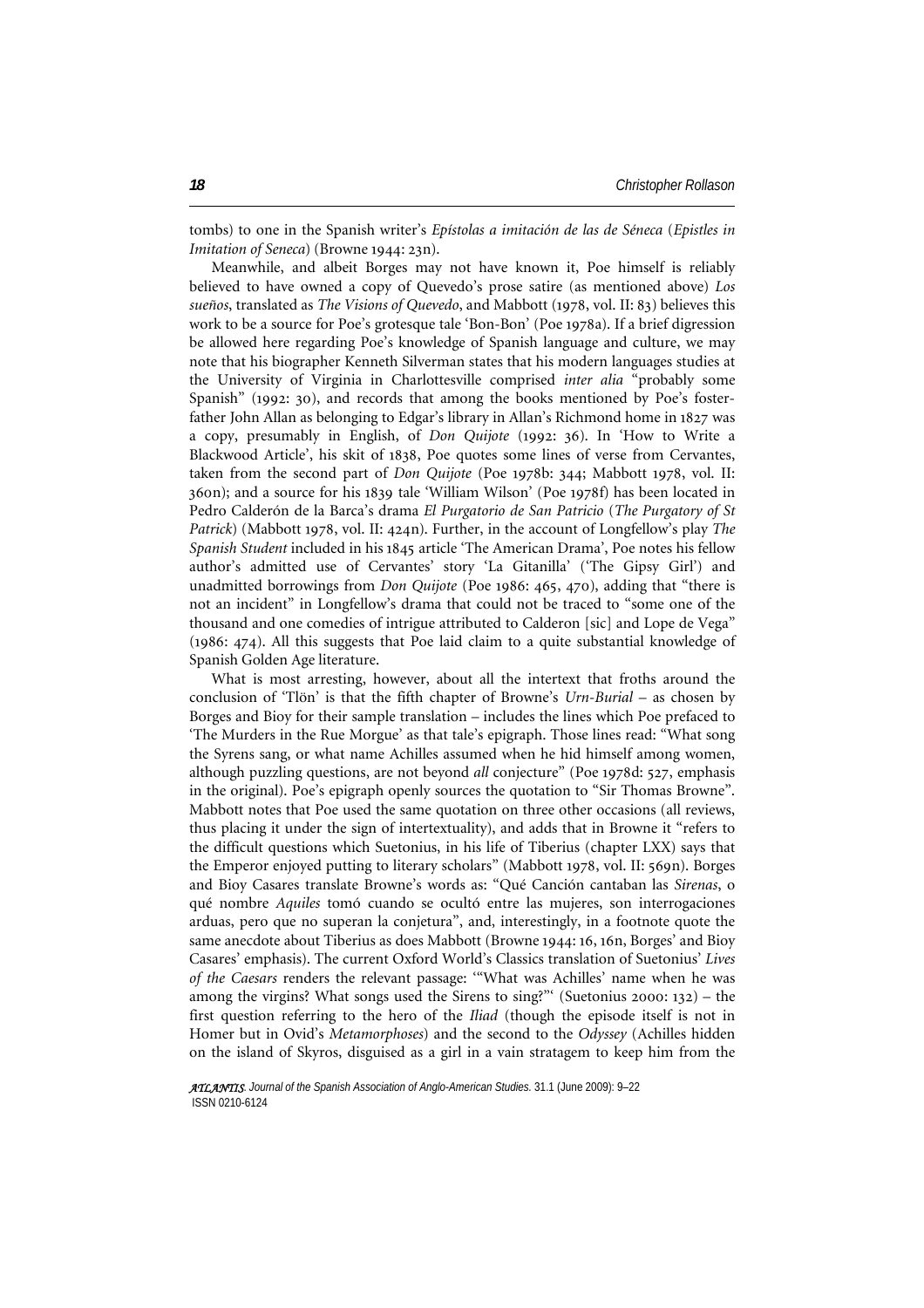Trojan war: Odysseus and his men returning from that war, under the spell of the fatal Sirens). The text of 'Tlön', then, covertly connects not only to Poe but to a passage, affirming the knowability of all things, quoted by him at the opening of the tale which introduces Dupin and is a monument to an all-conquering analytic rationalism. At the same time, Borges places his own text within a spiral of intertextuality that winds back through Poe, Browne, Suetonius and Ovid and in the end leads all the way to Homer, at the very dawn of the Western canon.

**IV** 

The last sentence of 'Tlön', then, signifies Borges' text as eminently intertextual, with a covert nod to Poe. It needs, however, to be asked how far Poe's systematised irrationality is or is not replicated in the organised hyperreality of Borges' tale. Roderick's parallel universe is certainly *logically organised*: "The conditions of the sentience had been ..., he imagined, fulfilled in the method of collocation of the stones – in the order of their arrangement" (Poe 1978c: 408), but it also points to the *pathological organisation* of the delusional universe of mental disorder. That universe may itself be interrogated from within the medical discourse of Poe's own time, in terms of the "*hysteria*" (1978c: 412, emphasis in the original) or "hypochondriac" state (1978c: 405, 409) of the narrator's diagnosis (convergent too with Michel Foucault's analysis of those concepts in his famous work of 1961, *Histoire de la Folie* / *Madness and Civilisation*) (Foucault 1971); or, in the language of psychoanalysis, in terms of the fullyfledged, systematised delusions of paranoia as classically elucidated by Freud in his 1911 case-study of the deranged appeal court judge Schreber (Freud 1979). The apocalyptic finale, with house and denizens disappearing into the undifferentiated void of the tarn, is, surely, the limit-case of what D.H. Lawrence, in 1924, called the "disintegrative vibration" in Poe (1971: 70). If the fissure in the House of Usher is also a tragic fissure in reality, in Borges, by contrast, the vibration by which Tlön impinges on the familiar world is less disintegrative than, ultimately, reintegrative; if in Poe's tale the parallel world destroys the familiar world, in Borges' it replaces it.

The parallel universe of Tlön has been called "dystopian" (O'Dwyer 2002); and yet the Eleventh Volume of the *Second Encyclopaedia of Tlön* is, surely, a less oppressive project than the Eleventh *Newspeak Dictionary* nightmarishly bodied forth in 1949 by George Orwell in his *Nineteen Eighty-Four* (Orwell 1989: 312). Borges' work in general and 'Tlön, Uqbar, Orbis Tertius' in particular are now being increasingly hailed, by a whole emerging school of criticism, as prefigurations of the new universe of interrelations that is the Internet. For John Barth, in his 1967 essay 'The Literature of Exhaustion', Tlön was "a coherent alternative to this world" (1990: 78); today, one cybercritic has declared: "What is Tlön ... if not the cyberspace for which the physical world is rapidly becoming a quaintly antiquated sketch?" (Wolk 1999), while another sees the multi-authored Second Encyclopaedia of Tlön as an uncanny harbinger of Wikipedia (Cohen 2008; conversely, both English- and Spanish-language versions of the actual Wikipedia harbour long entries on 'Tlön, Uqbar, Orbis Tertius'). Behind Borges there lies Poe, unavoidable precursor and fabular master; and yet, in our epoch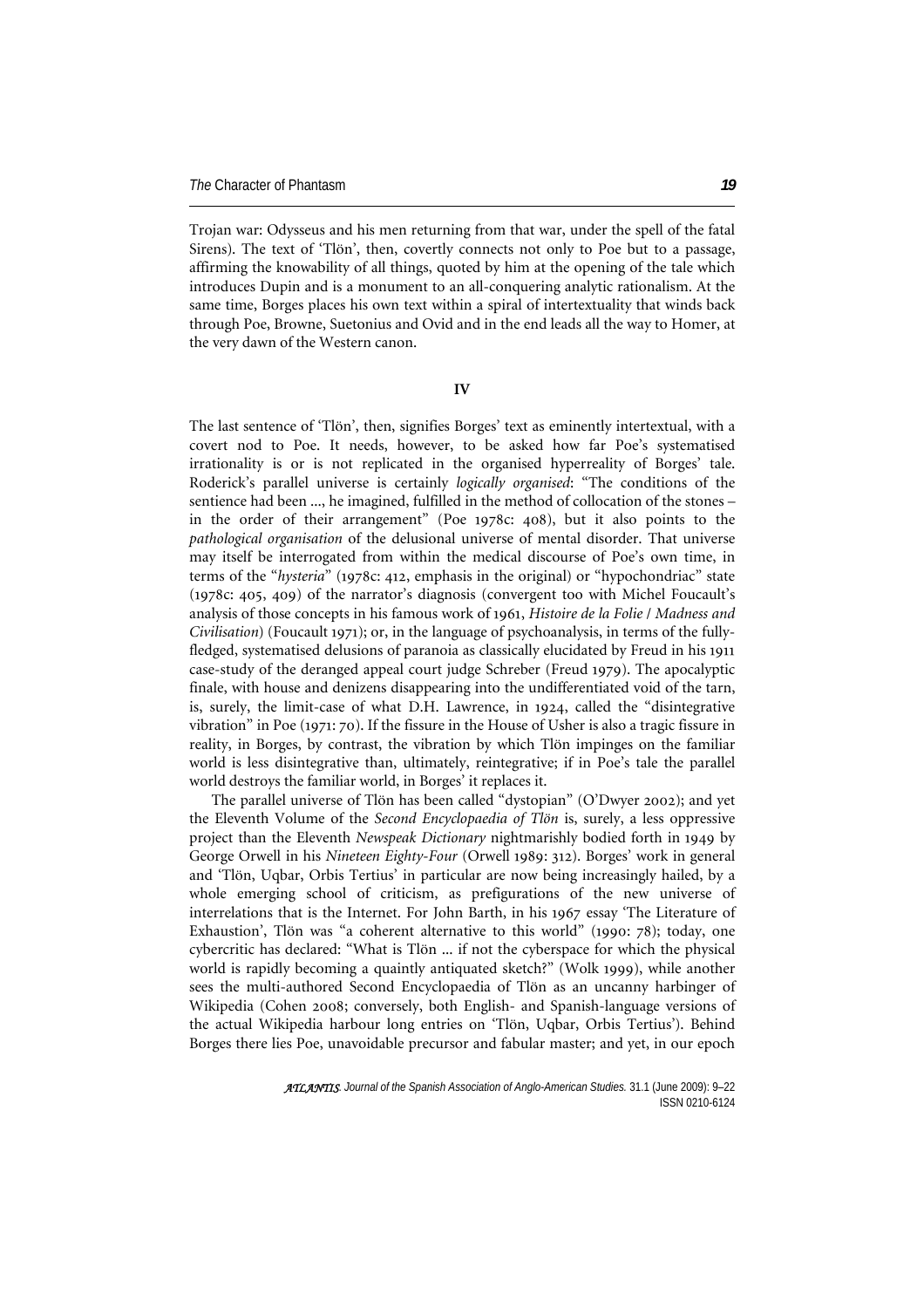of the rapid expansion, transformation and diffusion of knowledge, the most significant contribution of Edgar Allan Poe may yet prove to be less the disintegrative vibration than the dynamic of intertextuality that he, polyvalently and triumphantly, shares with Jorge Luis Borges.

## **Works Cited**

- Alazraki, Jaime 1976: 'Tlön y Asterión: metáforas epistemológicas'. Jaime Alazraki, ed. *Jorge Luis Borges*. Madrid: Taurus. 183-200.
- Barth, John 1990 (1967): 'The Literature of Exhaustion'. Malcolm Bradbury, ed. *The Novel Today: Contemporary Writers on Modern Fiction*. London: Fontana. 71-85.
- Bisama, Álvaro. 2008: 'Comentario' to 'The Fall of the House of Usher' (Trans. as 'La caída de la casa Usher'). Edgar Allan Poe. *Cuentos completos: Edición comentada*. Trans. Julio Cortázar. Ed. Fernando Iwasaki and Jorge Volpi. Madrid: Páginas de Espuma. 317-18.
- Bloom, Clive 1988: *Reading Poe Reading Freud: The Romantic Imagination in Crisis*. London: Macmillan.
- Bonells, Jorge 1988: 'Le retournement du réel: La présence de Poe chez Borges y Cortázar'. *Actes du Troisième Colloque International de Science-Fiction de Nice: 'Edgar Poe et la raison visionnaire'* (2-4 Apr. 1987). Nice: Faculté des Lettres et Sciences Humaines. 155-165.
- Borges, Jorge Luis 1949: 'Edgar Allan Poe'. *La Nación* 2 Oct, 2nd section 1. <[www.lamaquinadeltiempo.com/Poe/porborges.htm>](http://www.lamaquinadeltiempo.com/Poe/porborges.htm) (Accessed 25 June, 2008)
- ––––– 1964 (1932): 'El arte narrativa y la magia'. *Discusión.* Buenos Aires: Emecé. 81-92.
- ––––– 1971a (1941): 'La biblioteca de Babel'. *Ficciones*. Madrid: Alianza. 89-100. English translation, 'The Library of Babel'. *Labyrinths*. Harmondsworth, Penguin, 1970. 78-86.
- ––––– 1971b (1942) : 'La muerte y la brújula'. *Ficciones*. Madrid: Alianza. 147-63. English translation, 'Death and the Compass'. *Labyrinths*. Harmondsworth, Penguin, 1970. 106-17.
- ––––– 1971c (1939): 'Pierre Menard, autor del Quijote'. *Ficciones*. Madrid: Alianza. 47-59. English translation, 'Pierre Menard, Author of the *Quixote*'. *Labyrinths*. Harmondsworth, Penguin, 1970. 62-71.
- ––––– 1971d (1940, rev. 1944): 'Tlön, Uqbar, Orbis Tertius'. *Ficciones*. Madrid: Alianza. 13-36. English translation in *Labyrinths*. Harmondsworth, Penguin, 1970. 27-43.
- ––––– 1980: 'El poeta del regreso' [Interview]. *Cambio 16*. 11 May. 131.
- ––––– 1992a: 'Edgar Allan Poe'. Jorge Luís Borges and Osvaldo Ferrari. *Diálogos*. Barcelona: Seix Barral. 349-53.
- ––––– 1992b: 'El cuento policial'. Jorge Luís Borges y Osvaldo Ferrari. *Diálogos*. Barcelona: Seix Barral. 157-62.
- ––––– 1994a (1925): 'Menoscabo y grandeza de Quevedo'. *Inquisiciones*. Barcelona: Seix Barral. 43-49.
- ––––– 1994b (1925): 'Sir Thomas Browne'. *Inquisiciones*. Barcelona: Seix Barral. 33-41.
- ––––– 1997a (1988): 'Edgar Allan Poe: Cuentos' [Introduction to anthology of Poe's tales]. *Biblioteca personal*. Madrid: Alianza. 151-53.
- ––––– 1997b (1988): 'Francisco Quevedo: *La Fortuna con seso y la hora de todos*. *Marco Bruto*'. *Biblioteca personal*. Madrid: Alianza. 87-89.
- ––––– 1998a (1975): 'Emanuel Swedenborg. Mystical Works' [Preface to Swedenborg, *Mystical Works*]. *Prólogos con un prólogo de prólogos*. Madrid: Alianza. 234-49.
- ––––– 1998b (1948): 'Francisco de Quevedo: Prosa y verso' [Preface to Quevedo, *Prosa y verso*. Ed. Jorge Luis Borges and Adolfo Bioy Casares]. *Prólogos con un prólogo de prólogos*. Madrid: Alianza. 181-92.
- ––––– 1998c (1928) : 'Un soneto de Don Francisco de Quevedo'. *El Idioma de los Argentinos*. Madrid: Alianza. 67-74.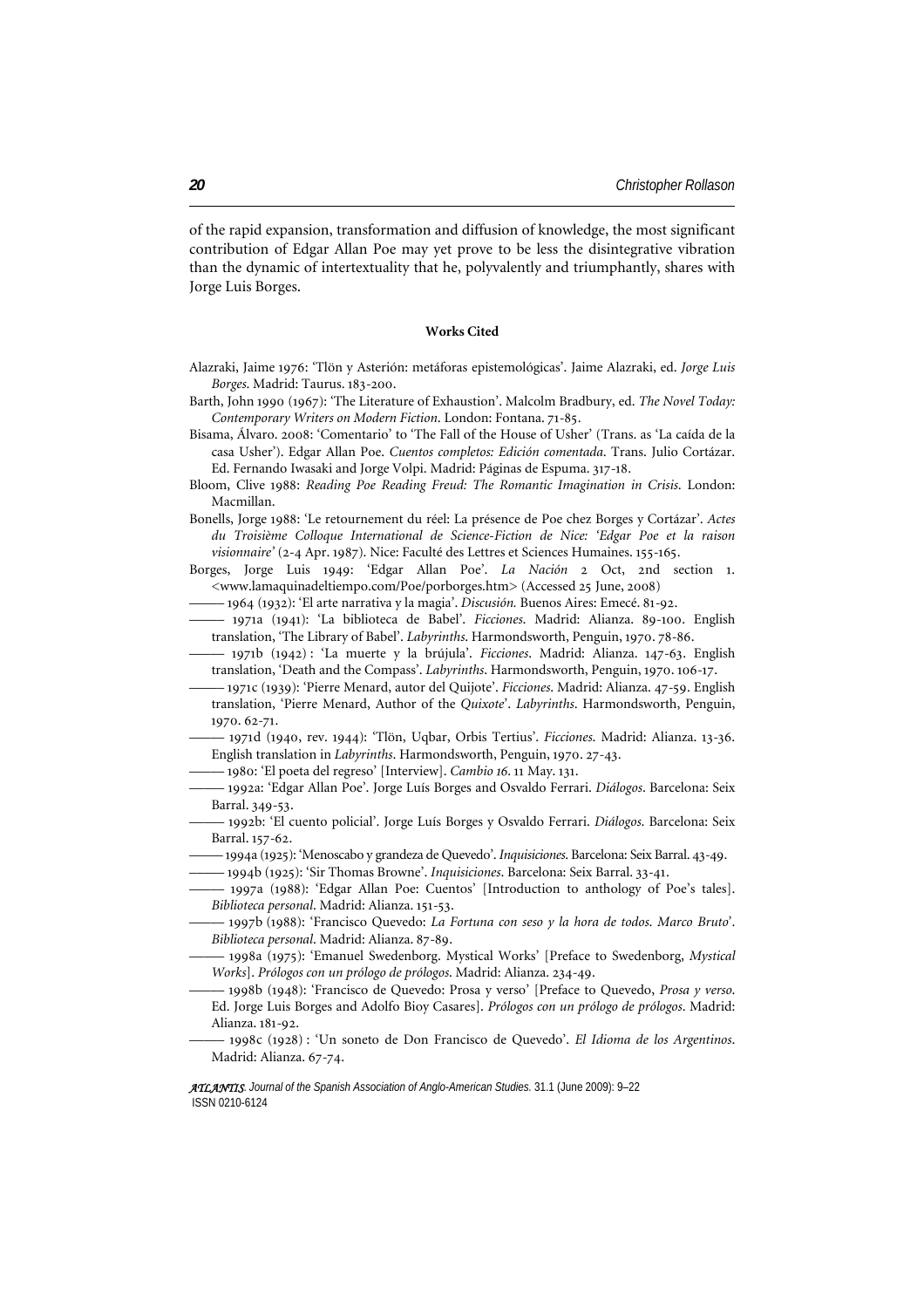- Borges, Jorge Luis and Esther Zemborain de Torres 1971 (1967): *An Introduction to American Literature.* Trans. L. Clark Keating and Robert O. Evans. Lexington: Kentucky UP.
- Borges, Jorge Luis and Rita Guibert 1976 (1968): 'Entrevista con Borges'. Jaime Alazraki, ed. *Jorge Luis Borges*. Madrid: Taurus. 318-55.
- Browne, Sir Thomas 1658: *Hydriotaphia. Urn-Burial; or, a Discourse of the Sepulchral Urns Lately Found in Norfolk.* [<www.uoregon.edu/~rbear/browne/hydriotaphia.html](http://www.uoregon.edu/%7Erbear/browne/hydriotaphia.html)> (Accessed 18 June, 2008)
- ––––– 1944: 'Quinto capítulo de la *Hydriotaphia* (1658)' ('Fifth chapter of the *Hydriotaphia*  [1658]'). Trans. Jorge Luis Borges and Adolfo Bioy Casares. *Sur* 14: 15-26.
- Cohen, Noam 2008: 'Borges and the Foreseeable Future'. *New York Times*, 6 January. <[www.nytimes.com/2008/01/06/books/06cohenintro.html?\\_r=1&ref=books&oref=slogin](http://www.nytimes.com/2008/01/06/books/06cohenintro.html?_r=1&ref=books&oref=slogin)> (Accessed 16 Jul., 2008)
- Figueroa Rebolledo, Martín 2008: '¿Quién es el Dupin de Poe? Una lectura filosófica del relato policial'. *Mapocho: Revista de Humanidades* 64: 11-56.
- Foucault, Michel 1971 (1961): *Histoire de la Folie*. Trans. R. Howard as *Madness and Civilisation: A History of Insanity in the Age of Reason*. London: Tavistock P.
- Freeland, Natalka 1996: '"One of an infinite series of mistakes": Mystery, influence, and Edgar Allan Poe'. *ATQ* 10. 2: 123-40. <www.cswnet.com/~erin/eap6.htm> (accessed 3 Sept, 1999)
- Freud, Sigmund 1979 (1911): 'Psychoanalytic Notes on an Autobiographical Case of Paranoia (Dementia Paranoides) (Schreber)'. *Case Histories II* (Pelican Freud Library vol. IX). Harmondsworth: Penguin. 138-223.
- Iwasaki, Fernando and Jorge Volpi 2008: 'Poe y Cía'. Introduction to Edgar Allan Poe. *Cuentos completos: Edición comentada*. Trans. Julio Cortázar. Ed. Fernando Iwasaki and Jorge Volpi. Madrid: Páginas de Espuma. 13-14.
- Johansen, Ib 1989: 'The Madness of the Text: Deconstruction of Narrative Logic in "Usher", "Berenice" and "Doctor Tarr and Professor Fether"'. *Poe Studies* 22.1: 1-9.
- Johnson, Christopher 2002: 'Intertextuality and Translation: Borges, Browne and Quevedo'. *Translation and Literature* II: 174-94.
- Lawrence, D.H. 1971 (1924): *Studies in Classic American Literature*. Harmondsworth: Penguin.
- Mabbott, Thomas Ollive 1978: Notes. Edgar Allan Poe. *Collected Works vols II and III*. Cambridge: Harvard UP.
- O'Dwyer, Davin 2002: 'Searching for Cyberspace: Joyce, Borges, and Pynchon'. <[www.themodernword.com/borges/odwyer.html>](http://www.themodernword.com/borges/odwyer.html) (Accessed 15 August, 2003)
- Orwell, George 1989 (1949): *Nineteen Eighty-Four*. Harmondsworth: Penguin.
- Poe, Edgar Allan 1902: *Complete Works*. 17 vols. Ed. James A. Harrison. New York: Thomas Crowell and Co.
- ––––– 1969: *Collected Works vol I: Poems*. Ed. Thomas Olive Mabbott. Cambridge: Harvard UP.
- ––––– 1972a (1846): 'The Philosophy of Composition'. *Poems and Essays*. London: Dent (Everyman's Library). 163-77.
- ––––– 1972b (1848): 'The Poetic Principle'. *Poems and Essays*. London: Dent (Everyman's Library). 91-113.
- ––––– 1975 (1837): *The Narrative of Arthur Gordon Pym of Nantucket*. Harmondsworth: Penguin.
- ––––– 1978a (1835): 'Bon-Bon'. *Collected Works vol II: Tales and Sketches 1831-1842*. Ed. Thomas Olive Mabbott. Cambridge: Harvard UP. 96-117.
- ––––– 1978b (1838): 'How To Write a Blackwood Article'. *Collected Works vol II: Tales and Sketches 1831-1842*. Ed. Thomas Olive Mabbott. Cambridge: Harvard UP. 334-62.
- ––––– 1978c (1839, rev. 1840): 'The Fall of the House of Usher'. *Collected Works vol II: Tales and Sketches 1831-1842*. Ed. Thomas Olive Mabbott. Cambridge: Harvard UP. 392-422.
- ––––– 1978d (1841): 'The Murders in the Rue Morgue'. *Collected Works vol II: Tales and Sketches 1831-1842*. Ed. Thomas Olive Mabbott. Cambridge: Harvard UP. 512-74.